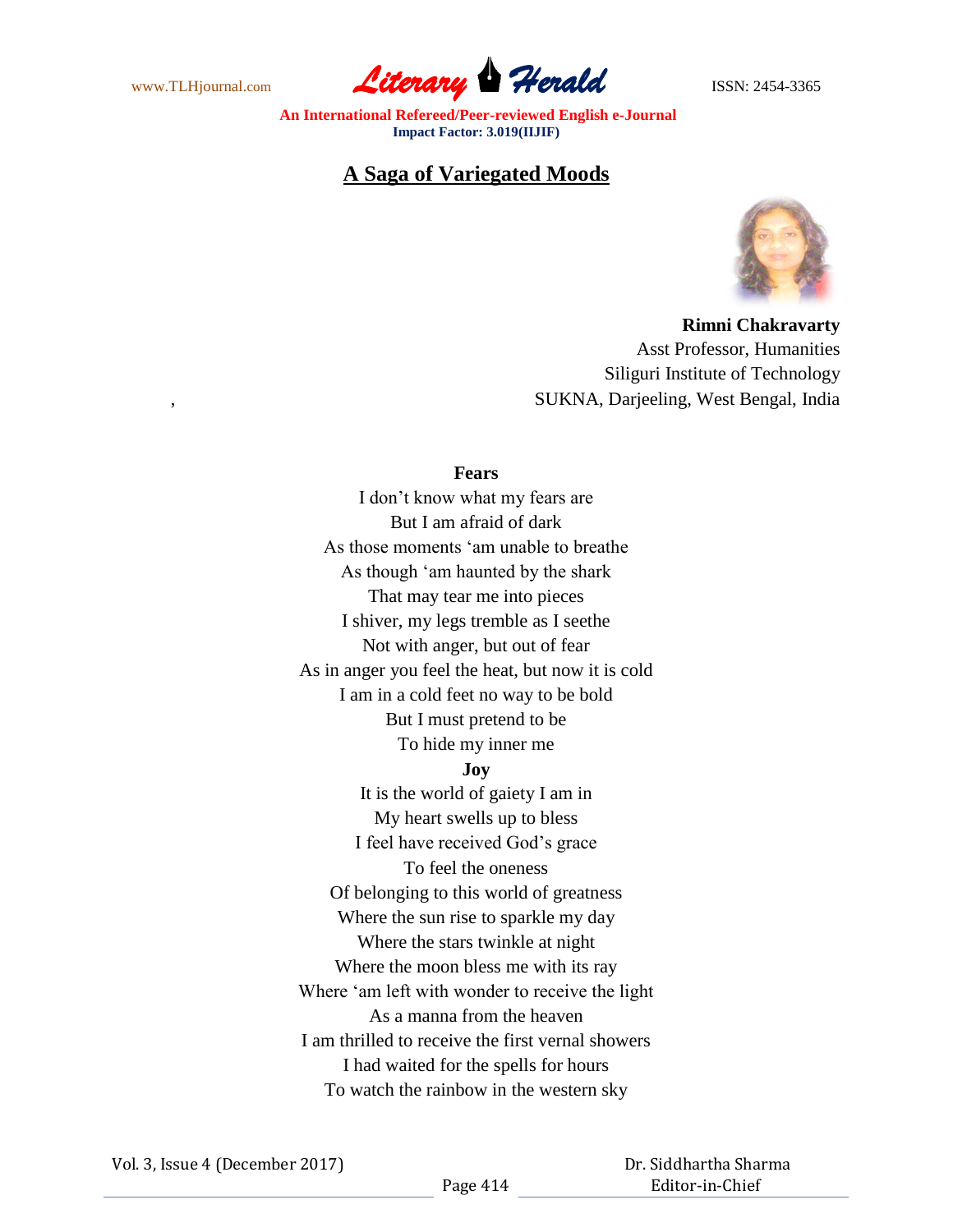

I am rejuvenated to fly Like a bird in the sky This is my joy and I smile I wish it could stay all the while In my face And receive His grace.

#### **Love**

Struck with an emotion I feel helpless Why I keep thinking of him or her? Why my mind travels afar? In an unknown destination No train could halt me at any station It continues to grow in my heart I am unable to express in the medium of art Of what the term "love is all about It is all bewilderment It is the intense passion to create A story into reality In the wings of fantasy Where the heart grows larger To encompass all with kindness Where the mind desire to bless Even to them who might make me feel smaller? Like a dwarf to feel the agony and pain. May be this is love?

### **Jealousy and Hatred**

The two words jealousy and hatred might be twins by birth I wish we could do away with it in our planet earth To make it better, beautiful and a place to call it our heaven As we are the dwellers who would gain To enrich ourselves, spread cheers and erase pain Jealousy and Hatred cause our body to seethe with anger It ceases brain to exercise its power To create, recreate for a better living It stops you and me to continue our singing It ceases to build hope and confidence The twins are petty things to stop the winds carry the fragrance It carried from the flowers To reach us in our bowers.

 Dr. Siddhartha Sharma Editor-in-Chief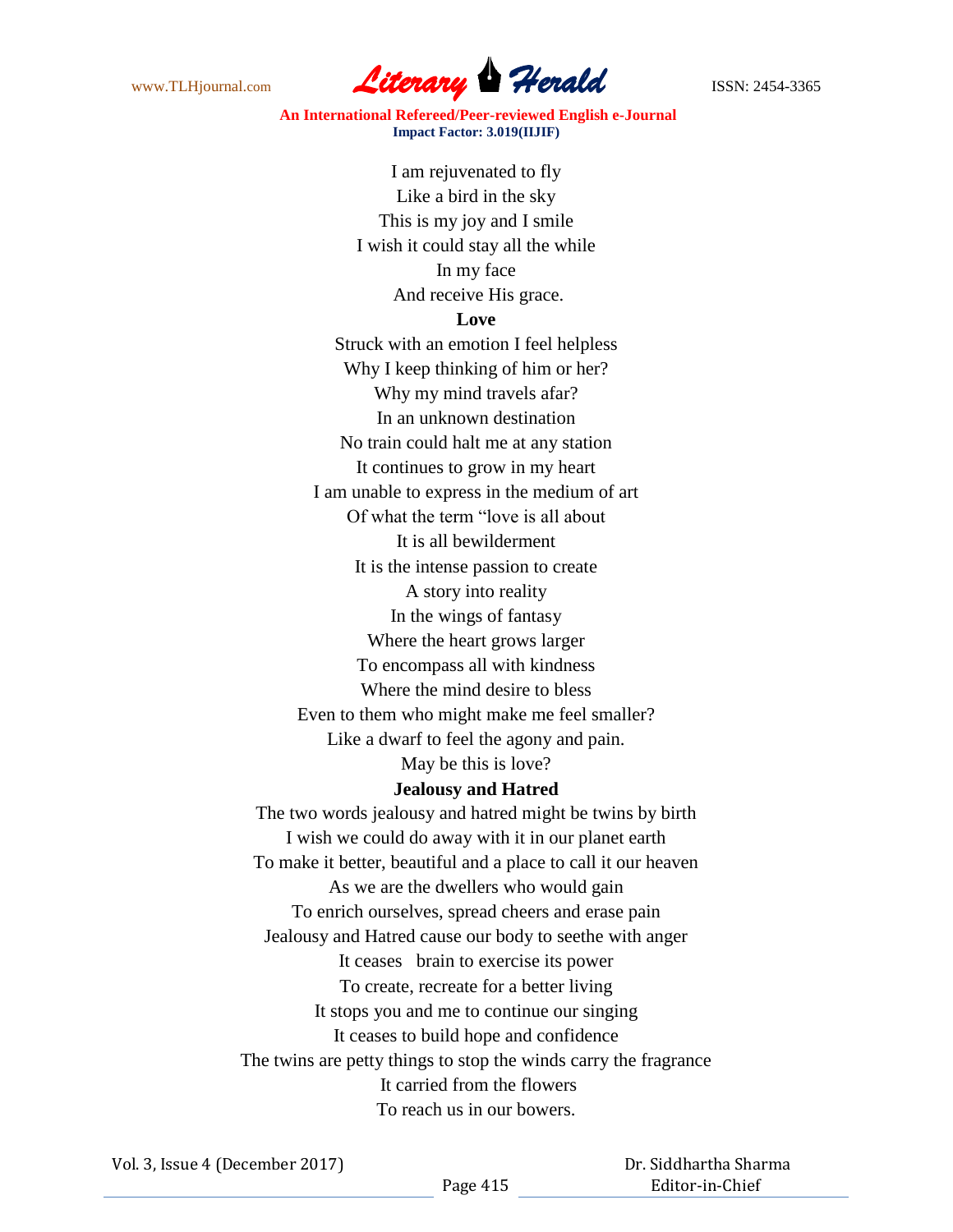

Jealousy and Hatred cause our body to generate heat We clench our feet, Stammer, fret and fume with rage Increase the level of our stress Stop the Divine grace Which we don't see but only perceive We are unable to receive All that brings home peace These are the cause of all disease; High blood pressure, high blood sugar, diabetes, cholesterol and what nonsense!

We are annoyed to smile at our own presence.

## **Peace**

Dark, dark, and dark the days could be Dark clouds hover around me I fume, fret, restless you see Tensions surmount, I have not learnt to accept The hatred, jealousy, in turn swallows me Swallowing the bitter pills of humiliation I undergo frustration Somewhere the tune of Rabindra sangeet accompanied by the mrindagam, flute, and sitar lit me up with a smile My heart starts to dance for a while I have found a way to unleash My depressions and turn my life to a celebration I have the power to play with words and here lies my peace It is the peace of my mind Which I find All the while when I compose my poems I receive it as the benediction from the heavens.

> God is gracious I have nothing to feel anxious.

Vol. 3, Issue 4 (December 2017)

 Dr. Siddhartha Sharma Editor-in-Chief